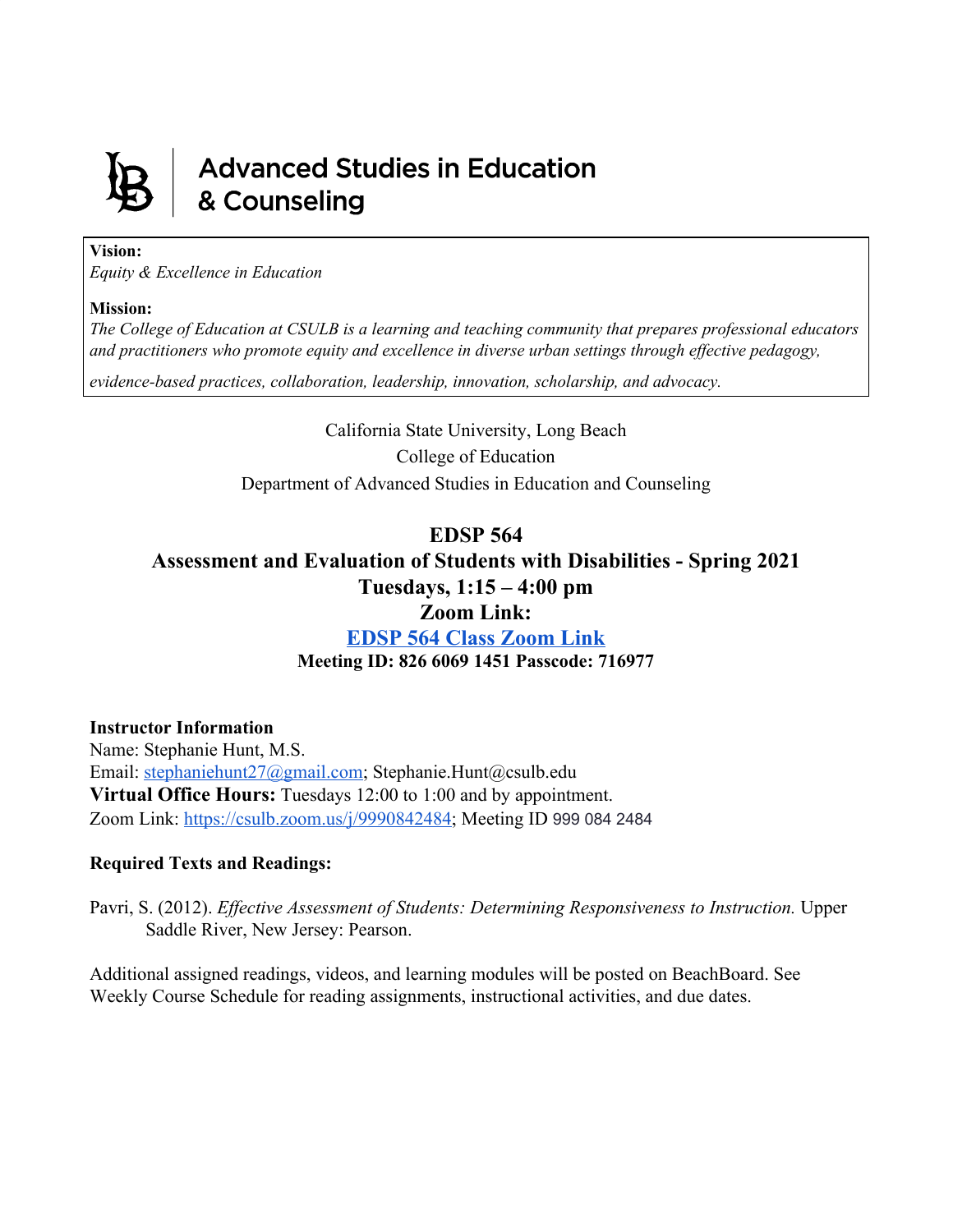Supplementary Readings to download online for free:

Dexter, D., & Hughes, C. (n.d.). Progress monitoring within a Response to Intervention model. Retrieved at:

<http://www.rtinetwork.org/learn/research/progress-monitoring-within-a-rti-model>

## DIBELS

For free download of probes, sign up at:

Jim Wright Online – see Section 5 on RTI Data for Visual Analysis [http://www.jimwrightonline.com/php/rti/rti\\_wire.php](http://www.jimwrightonline.com/php/rti/rti_wire.php)

California Department of Education, Alternate Assessment <http://www.cde.ca.gov/ta/tg/ca/altassessment.asp>

WATI Assessment [Scroll down the page to "Assistive Technology Assessment Package"] <http://www.wati.org/?pageLoad=content/supports/free/index.php>

Smarter Balanced Assessment Consortium: Accessibility and Accommodations <http://www.smarterbalanced.org/assessments/accessibility-and-accommodations/>

## **Mode of Delivery and Technical Requirements**

This course is conducted entirely through Alternative Modes of Instruction, using both synchronous online and asynchronous learning. Students will access the course material and activities on [BeachBoard](https://bbcsulb.desire2learn.com/d2l/home) and are required to participate in synchronous class meetings via [Zoom.](https://csulb.zoom.us/meeting) All students must have access to a computer or other device with Internet functionality to access BeachBoard and Zoom, participate in class activities, and complete assignments. Students must also have access to Internet sufficient to interact in synchronous meetings.

Students are encouraged to keep cameras on during synchronous class meetings. This class includes a great deal of discussion and interaction and, historically, this class has been a great community builder for UDCP. The classroom culture will be strongest if we can all see each other. Please feel free to use virtual backgrounds. If you cannot have your camera on, then you are encouraged to participate as much as possible through the chatbox, reactions, etc.

Students who experience unexpected technical issues for a class session or assignment will be provided with the opportunity to make up missed work. Students who experience technical issues during a synchronous meeting or with an assignment should email me as soon as possible to let me know.

To access this course on BeachBoard and [Zoom,](https://csulb.zoom.us/meeting) students will need access to the Internet and a supported web browser (Safari, Google Chrome or Firefox). Log in to [BeachBoard](https://bbcsulb.desire2learn.com/) with your CSULB Campus ID and BeachID password. Once logged in, you will see the course listed in the My Courses widget; click on the title to access the course. To access Zoom, first [install the latest version](https://zoom.us/download) of the Zoom app on your device. Use the link provided and/or sign in using your CSULB Campus ID and BeachID password via Single Sign On to create or join a Zoom session. If students need technical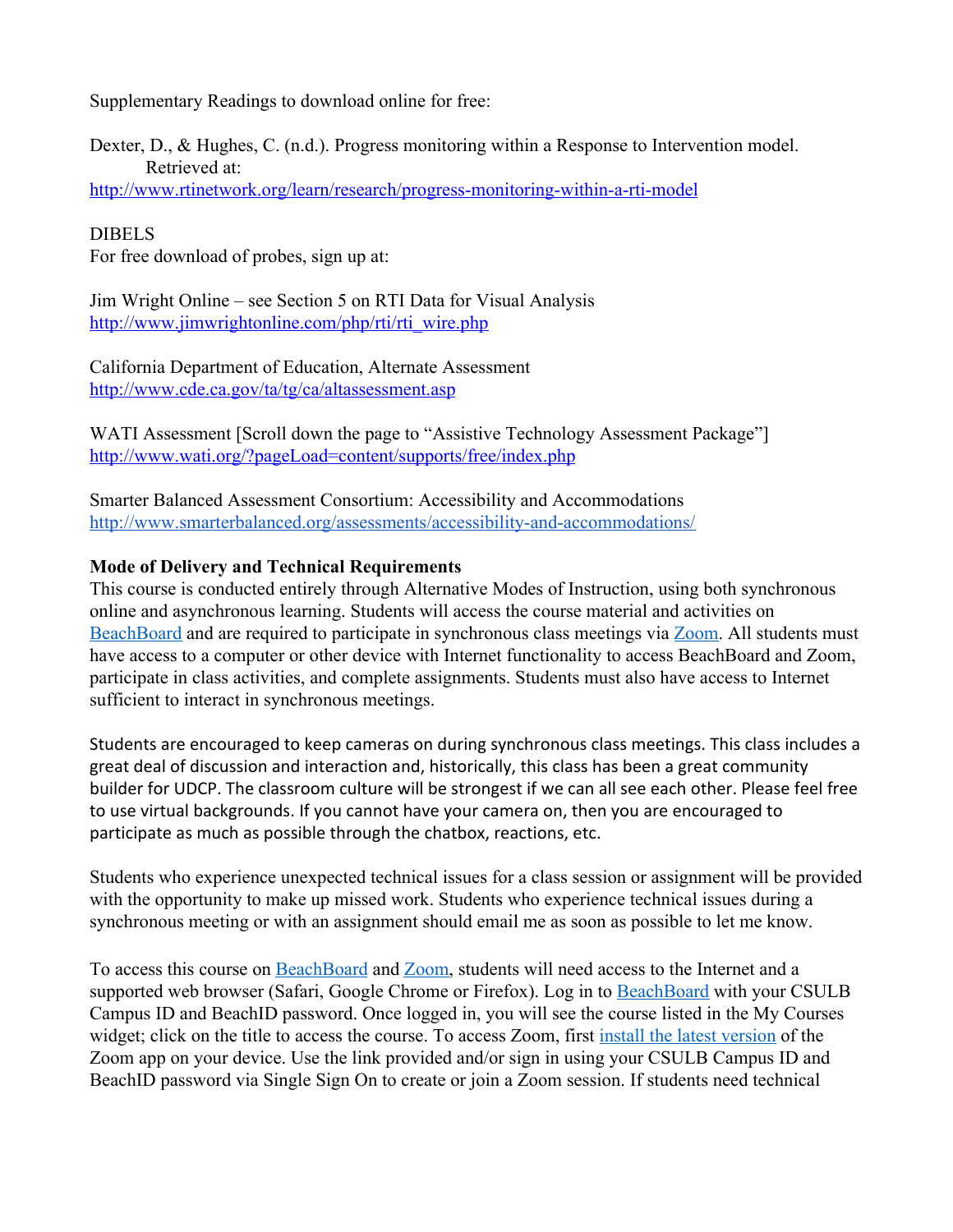assistance during the course or would like to report a technical issue with BeachBoard or Zoom, they should contact the [Technology Help Desk.](https://www.csulb.edu/academic-technology-services/academic-technology-resources-for-students)

Documents in this course will be available to you mainly in Word and PowerPoint forms. However, some of the documents in this course will be available to you in PDF form. If you do not have Adobe Acrobat Reader software on your computer, you can download it by going to [http://get.adobe.com/reader/.](http://get.adobe.com/reader/)

The University is expected to provide an in-person computer lab in the University Student Union during 2020-21 and the opportunity to borrow laptops and/or wi-fi hotspots, if needed. The University will send communications directly to students regarding accessing these resources.

## **Special Needs Accommodations**

Students with disabilities who require reasonable academic accommodations are strongly encouraged to register with the Bob Murphy Access Center (BMAC) each semester. Students must submit supporting disability documentation to BMAC and provide faculty of any BMAC verification of accommodations as early in the semester as possible. BMAC is located in the Student Success Center, Room 110 and may also be reached by phone at (562) 985-5401 or via email at **bmac**@csulb.edu.

## **EDSP 564 Course Description**

Prerequisites: Admission to the Education Specialist Credential or consent of instructor. This course focuses on the knowledge and use of appropriate formal, informal, and authentic assessment procedures for planning, monitoring and evaluating instructional programs for students with disabilities. It emphasizes issues in assessing and evaluating culturally and linguistically diverse students. Letter grade only.

## **Student Learning Outcomes (SLO's)**

Upon successful completion of this course candidates will:

- 1. Demonstrate knowledge of the purpose of assessment and evaluation of exceptional individuals, linking theory with practice and research (CTC Program Standard 5).
- 2. Express knowledge of ethical concerns, legal provisions, regulations, and guidelines regarding student assessment (CTC Program Standard 5).
- 3. Demonstrate an understanding of basic assessment and measurement concepts (e.g., reliability, validity, standardization, norms, etc.) and terminology, and the ability to interpret scores on various measures (CTC Program Standard 5).
- 4. Demonstrate knowledge and skill in selecting, administering, interpreting, and making decisions based on understanding a variety of techniques, instruments, and processes that are norm-referenced, criterion-referenced, curriculum-referenced, performance-based, and functional to assess students across a variety of domains (developmental, academic, behavioral, social/emotional, language and communication, vocational, and community life skills) (CTC Program Standard 5, M/M Standard 2, M/S 3).
- 5. Demonstrate knowledge and skills in selecting assessment tools and making educational decisions using assessment techniques that are appropriate for students with diverse cultural backgrounds and varying language, communication, motor, sensory, and cognitive abilities (CTC Program Standard 5).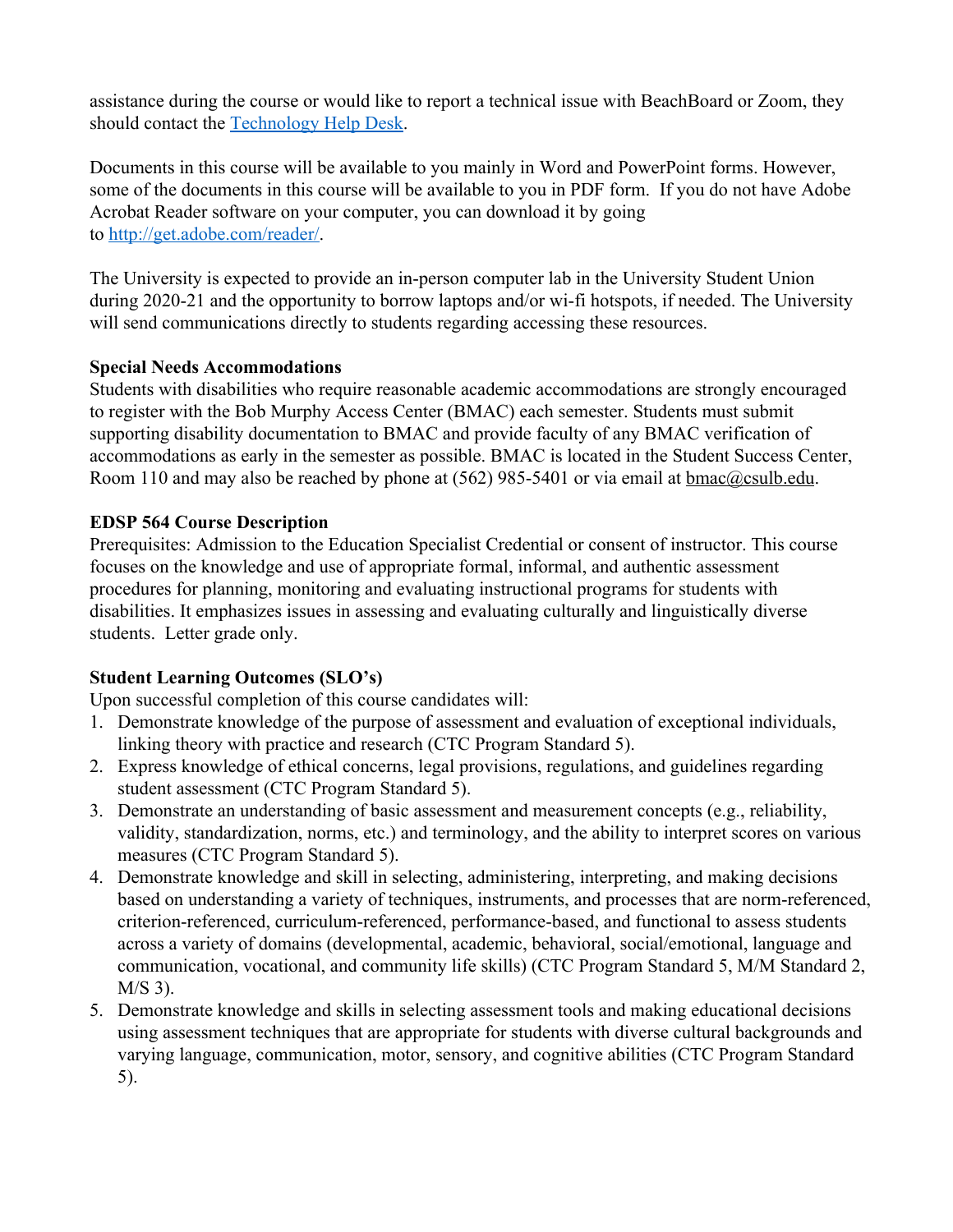- 6. Demonstrate an understanding of procedures used for special education screening, pre-referral, referral, classification, and re-evaluation, as well as the relationship between these and culturally and linguistically diverse learners with and without disabilities (CTC Program Standard 5).
- 7. Demonstrate an understanding of Response to Intervention (RTI) models for supporting all students and the model's relationship to assessment and on-going progress monitoring (CTC M/M Standard 2).
- 8. Apply the appropriate use of a variety of traditional and alternative assessment measures and accommodations for monitoring student progress, particularly in the area of reading, to determine a student's response to an intervention (CTC M/M Standard 2; M/S Standard 3).
- 9. Demonstrate ability to gather information from a variety of sources to identify students' strengths and needs as required on the individual education plan, individual transition plan, or behavior intervention plan (CTC Program Standard 5).
- 10. Collaborate with parents and other professionals in the assessment of students with individual learning needs (CTC Program Standard 5).
- 11. Communicate assessment results to students, parents, administrators, and other professionals in a useful and meaningful manner (CTC Program Standard 5).
- 12. Analyze, compare, and evaluate the role of relevant technology for use in ongoing assessment of students (CTC Program Standard 5).

## **Course Expectations**

#### 1*. Class Attendance & Participation:*

- a). The course will include lectures, discussion, group activities,  $\&$  on-line activities. It is expected that students will have thoroughly read the assigned readings, be prepared to make thoughtful contributions to class discussions, and complete all assignments. Class attendance is mandatory. Professionalism requires you to be **on time** for each class and **fully prepared** by finishing all required readings and assignments. During class meetings you will engage in quick writes, pop quizzes, small-group, and whole-class activities related to course topics. Points will be based on completion of course readings, active and thoughtful contributions to small-group and whole class activities, and displaying professional behavior (e.g., collaborative and respectful interactions with instructor, peers, and guest speakers, timeliness in coming to class and turning in assignments, etc.) You will need to have done your readings prior to class in order to fully participate in these activities.You must be on time and remain throughout the full class. Arriving more than 15 minutes late or leaving more than 15 minutes early is disruptive to the learning of others, and will be considered as an absence. Given the nature of the course, learning by borrowing a classmate's class notes will be virtually impossible. Attendance will be recorded at the beginning of each class. Students are expected to email the professor about any absences prior to the absence. Students are allowed **one unexcused absence**. After one unexcused absence, **each unexcused absence deducts 10 points from the student's final grade.**
- b). Excused absences will be granted ONLY if evidence (e.g., a doctor's written notice, a letter for jury duty or university business, or a copy of a funeral program) is provided **in a timely manner** (i.e., when you come to class after your absence). Excused absences are: (1) student's illness or injury; (2) death, injury, or serious illness of an immediate family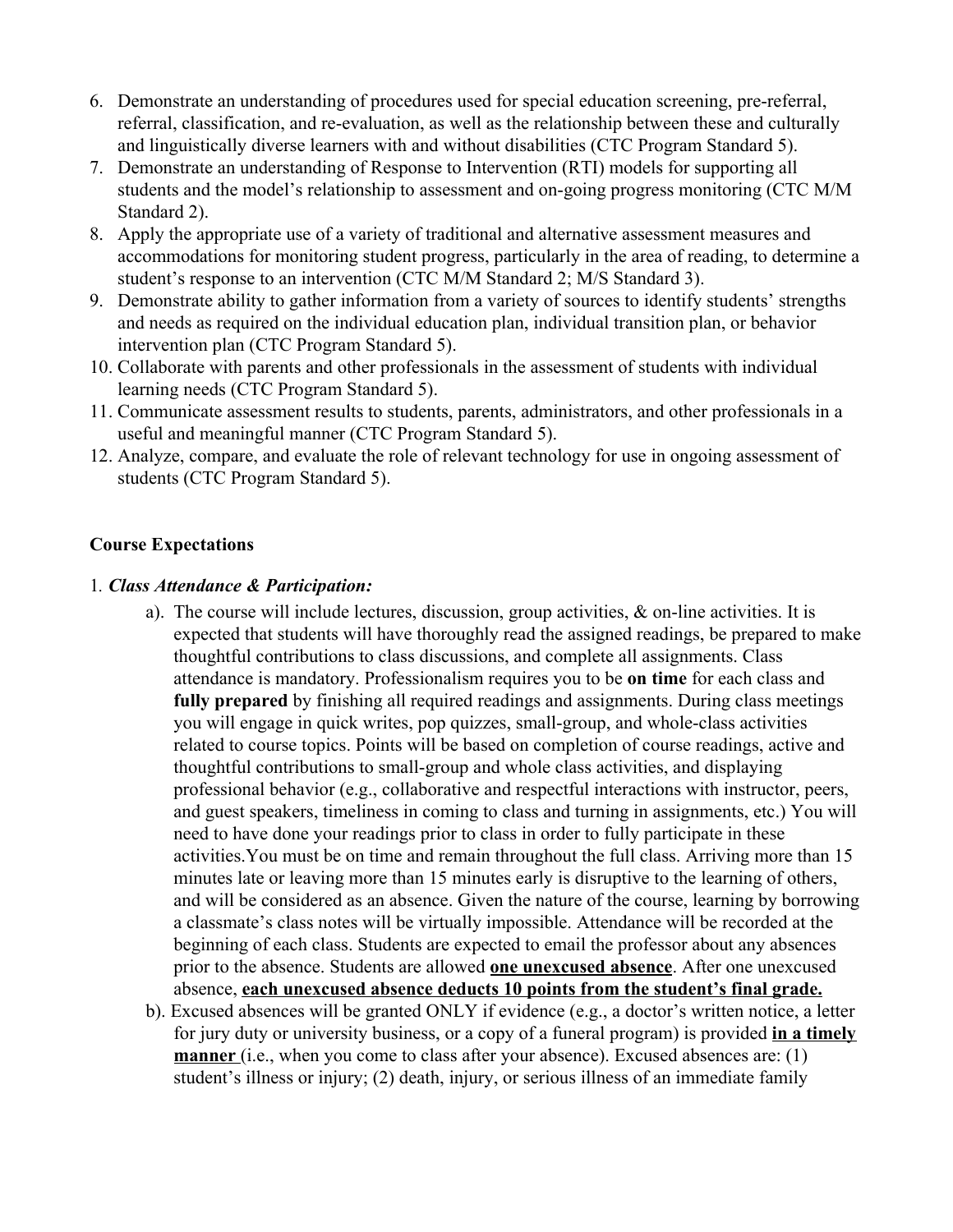member or the like; (3) religious reasons (California Education Code section 89320); (4) jury duty or government obligation; (5) University sanctioned or approved activities. Students are fully responsible for the content of the classes due to absences.

## 2. *Readings***:**

It is expected that all required readings will be read by the due date.

## 3. *Assignments***:**

 a. All assignments will be typed using a 12-point font, double-spaced and proofread for grammatical and spelling errors. Students are expected to use "people first" language (e.g., a student with a learning disability, a teacher of students with intellectual disabilities).

- All oral and written references to sample/observation students will be made without identifying information. Full confidentiality of K-12 students will be maintained at all times.
- Rubrics will be posted on Beachboard for all written assignments. Each rubric will provide the criteria for the assignment, including the recommended length.

b. Students are encouraged to submit all assignments on time. Please communicate with the professor at least 24 hours before the deadline if your assignment will be late. As future teaching professionals, it is important to demonstrate professionalism in meeting deadlines and communicating proactively if problems are anticipated. We all anticipate this academic year to be fluid and challenging as we all manage health, work, family responsibilities, and other issues. We encourage students to be proactive and reach out to professors if they are falling behind or anticipate absences or missed work. Assignments may not be submitted later than the finals date.

c. Students will be allowed to re-do only **one** assignment per course. Re-Do assignments must accompany originally graded work and be submitted within one week of receiving graded original work. Re-done work is only eligible for a score of up to 90%.

d. Exams may not be made up if missed and will result in an "F" grade. Make up exams will only be given under extreme circumstances at the instructor's discretion, and when arrangements have been made prior to the exam date.

## 4. *Communication:*

We will use BeachBoard to make announcements, communicate information, post assignments and corresponding due dates, and discuss course-related topics. Please note: It is the student's responsibility to check BeachBoard a minimum of once per week, as it will contain important information about upcoming class assignments, activities, and other elements of the course. Students should also be sure to regularly check their CSULB email accounts (e.g., minimum of 1-2 times per week) to receive important communications about the course from the instructor or other enrolled students.

Students are strongly encouraged to contact the instructor with any course-related issues or questions you may have. Email is the most effective way of contacting the instructor. E-mail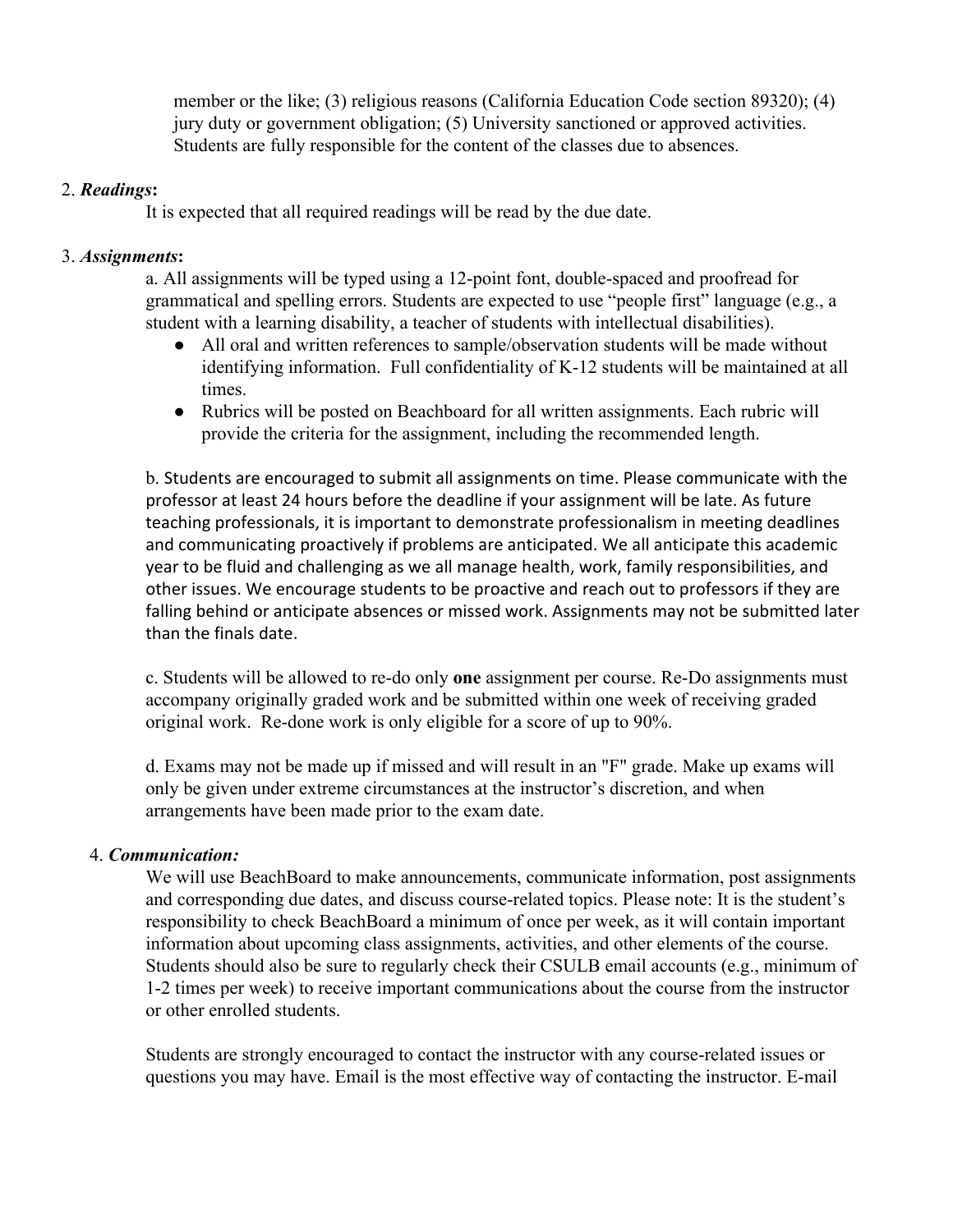will generally be answered within 24 hours Monday-Friday. Emails sent Friday after 3pm through Sunday will receive a response the following Monday; please plan accordingly. The instructor is also available for drop-in office hours – no appointment necessary (see first page for days, hours, and Zoom link). An appointment may be scheduled if needed to meet with the instructor at other times.

#### 5. *Professionalism:*

The instructor expects all students to provide original thoughts, ideas, and work in all written assignments. Correct citations (APA format) must be provided when summarizing or quoting another's work. Plagiarism is defined as "…the act of using the ideas or work of another person or persons as if they were one's own, without giving credit to the source…" (2017-2018, CSULB Catalog). Please refer to the CSULB catalog for any questions regarding University policy and disciplinary procedures in the areas of plagiarism and cheating.

Students are encouraged to contact the instructor with any questions they may have. Email is the most effective way of contacting the instructor. The instructor is available during office hours. An appointment may be scheduled in advance if needed to meet with the instructor at other times.

#### **Professional Disposition Statement**

Students will demonstrate professional commitment and responsibility, effective intra- and interpersonal skills, and positive attitudes toward learners (students in Education Specialist Program please refer to PDQ survey).

#### **Plagiarism/Academic Integrity Policy**

There is zero tolerance for cheating, plagiarism, or any other violation of academic integrity in this course. Work submitted is assumed to be original unless your source material is documented using proper citations. Using the ideas or words of another person, even a peer or a web site, as if it were your own, constitutes plagiarism. It is your responsibility to review the University policy on [Cheating](http://catalog.csulb.edu/content.php?catoid=5&navoid=369#cheating-and-plagiarism) [and Plagiarism](http://catalog.csulb.edu/content.php?catoid=5&navoid=369#cheating-and-plagiarism) that governs your participation in courses at CSULB.

#### **Policy for Withdrawal**

Class withdrawals during the final 3 weeks of instruction are not permitted except for a very serious and compelling reason such as accident or serious injury that is clearly beyond the student's control and the assignment of an Incomplete grade is inappropriate (see [Grades](http://www.csulb.edu/depts/enrollment/student_academic_records/grading.html)). Application for withdrawal from CSULB or from a class must be filed by the student [online](https://www.csulb.edu/student-records/dropping-and-withdrawing), whether or not the student has ever attended the class; otherwise, the student will receive a grade of "WU" (unauthorized withdrawal) in the course. View the CSULB guidelines on [Dropping and Withdrawal](https://www.csulb.edu/student-records/dropping-and-withdrawing#:~:text=Policy,after%20separation%20from%20the%20university.) for more detailed information.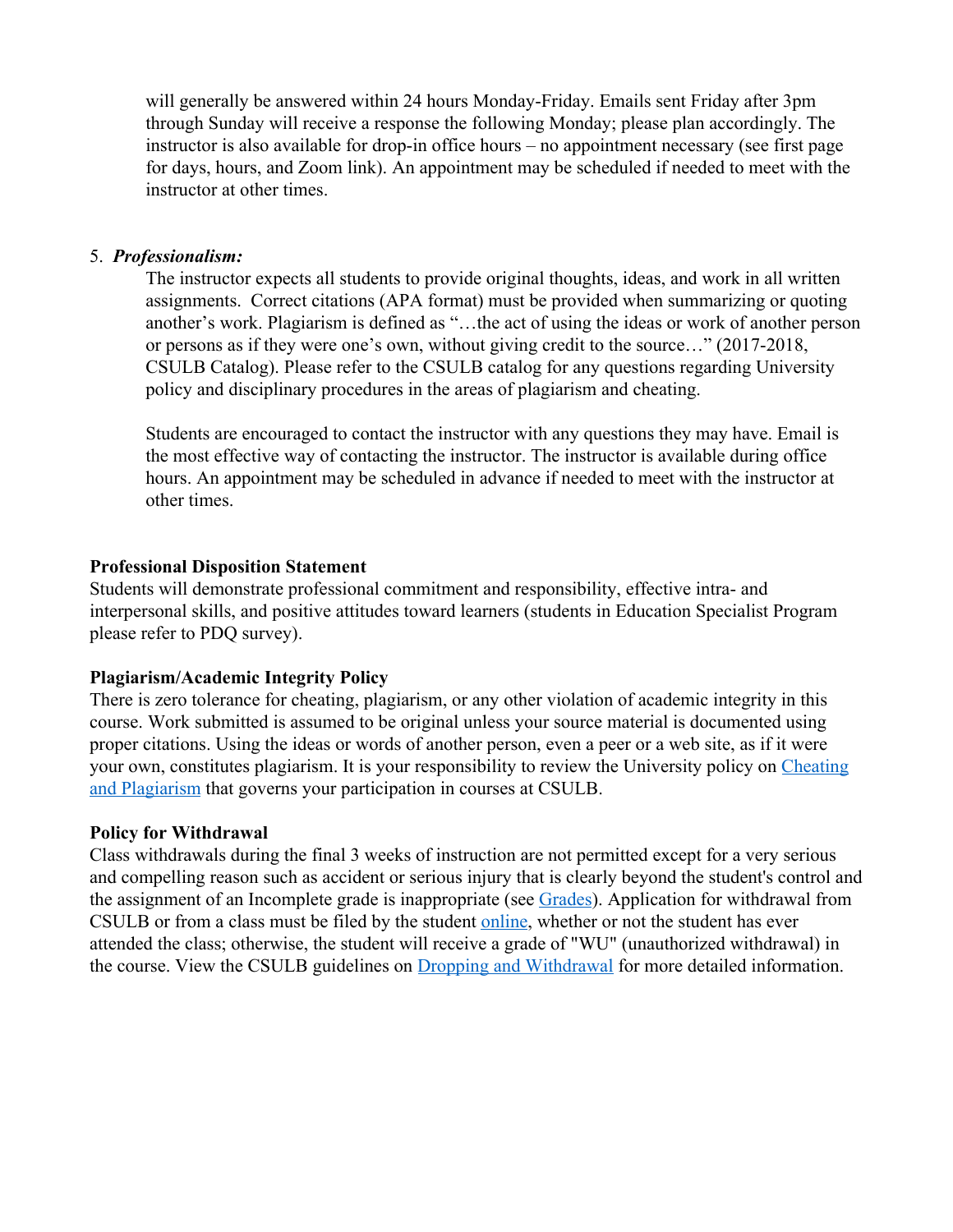## Additional Information

#### *Student Support Services*

*The Division of Student Affairs has prepared a helpful guide, [Student Resources During COVID-19.](https://rb.gy/ql7w8j) A full list of student support services is also available on the [Programs and Services](http://web.csulb.edu/divisions/students/programs.html) website. All units and programs are offering services, primarily in a virtual format; visit individual websites for up-to-date contact information.*

*Students who are facing challenges resulting in housing and/or food insecurity are urged to contact the [Basic Needs Program](http://web.csulb.edu/divisions/students/basic_needs_program/index.html). Students may also email supportingstudents@csulb.edu or call (562)985-2038.*

*Basic Needs: If you are having trouble affording enough food to eat, don't have a safe and reliable place to sleep, and/or experiencing an emergency or crisis we are here to help. We are the Basic Needs Program and we have emergency services and resources to assist you. To learn more about our programs and services you can visit our website at csulb.edu/basicneeds. To apply for our emergency services such as the meal assistance program, emergency grant, or emergency housing you can fill out our application at this link: https://cm.maxient.com/reportingform.php?CSULongBeach&layout\_id=2 We know that not having your basic needs met can affect your performance in the classroom and we want to be here to support you and help ensure you get to your graduation day. We look forward to being of service to you.*

## **Syllabus Changes**

The instructor reserves the right to alter this syllabus and/or the structure of the course, including components of the BeachBoard platform, assignments and deadlines, if situations arise that necessitate doing so.

## **Course Evaluation Components & Grading**

## **I. Inter-Professional Project– Due 4/20 by 1pm (Rough Draft), 5/4 by 1pm (Final); 50 points; SLOs 3, 4, 5, 10, 11**

In pairs, students will 1) examine different types of assessment data, 2) determine goals and accommodations, 3) and present findings and goals via video submission of a **mock IEP**. 4) Each student will submit **individual reflections** on the process of collaboration, and what they learned about each other's roles assignment. 5) **Peer Critique** - Students will show videos during peer workshop and field questions on short video clips, before submitting final draft during final exam week.

## **II. Response to Intervention Project – Due March 2nd, 1pm; SLOs 7, 8, 12**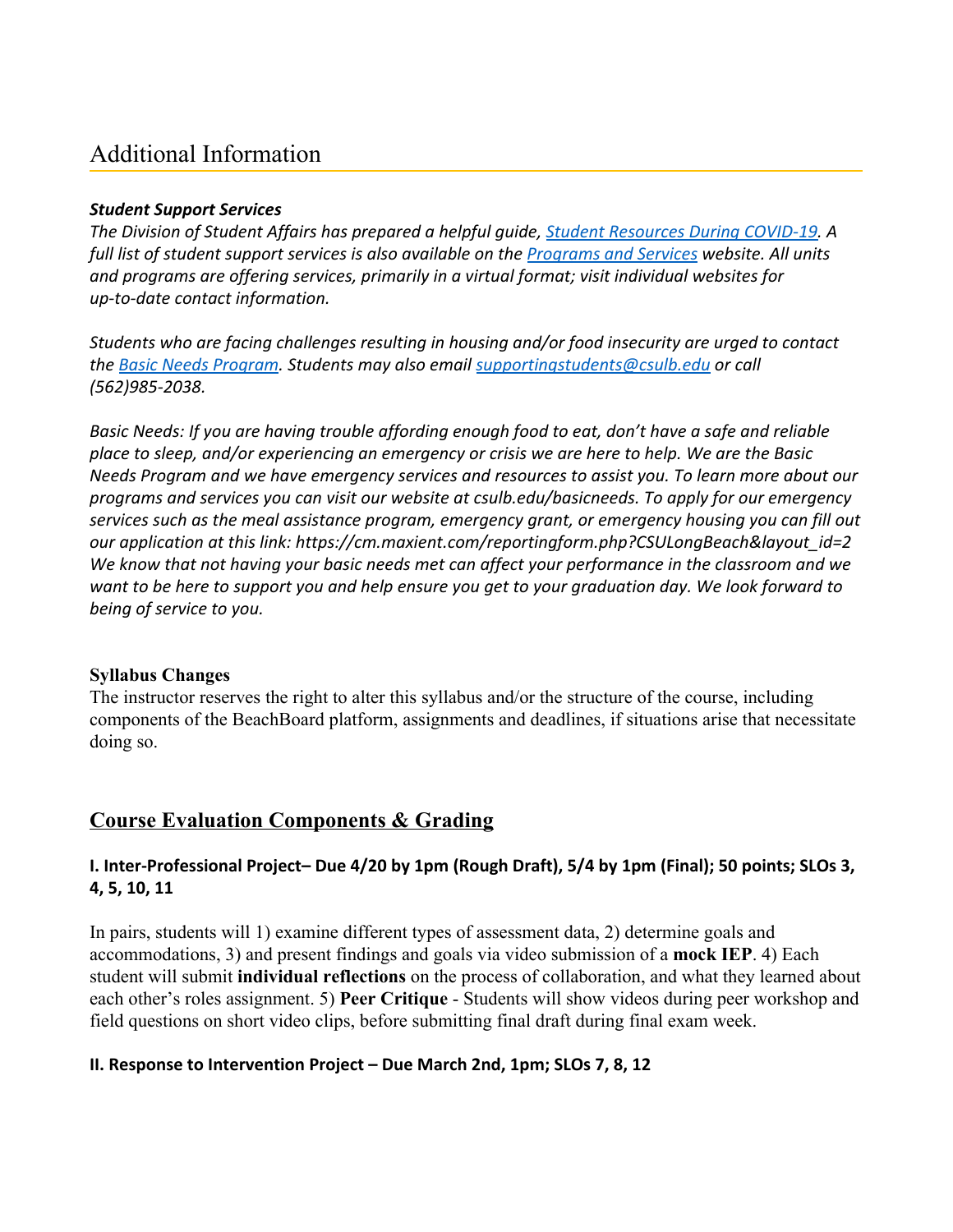Students will complete the Assessment section for 5 IRIS modules on Response-to-Intervention (RtI) and submit individual responses via Dropbox by the due date. Although this is an individual submission, students are encouraged to work collaboratively to understand the content and complete the assignment. This assignment will count for **50 points** – 10 points/module.

[RTI \(Part 1\)](https://iris.peabody.vanderbilt.edu/module/rti01/)

[RTI \(Part 2\)](https://iris.peabody.vanderbilt.edu/module/rti02/)

[RTI \(Part 3\)](https://iris.peabody.vanderbilt.edu/module/rti03/)

[RTI \(Part 4\)](https://iris.peabody.vanderbilt.edu/module/rti04/) [RTI \(Part 5\)](https://iris.peabody.vanderbilt.edu/module/rti05/)

## **III. Fieldwork Activities – Due April 6th by 1pm; 50 points; SLOs 3, 4, 5, 7, 8, 9, 11, 12**

Students will perform a variety of activities designed to provide experiences in selecting, administering, interpreting, and reflecting on reading and math assessments. This will be done through actual demonstrations as well as video observations. This assignment will total 50 points.

## **IV. Midterm Exam – Due February 23rd by 11:59pm; 25 points; SLOs 1, 2, 3, 6**

The midterm exam on early course content must be completed online by Friday, 9/25. The exam will contain multiple choice, true/false, and short answer questions that will require you to apply content knowledge. The midterm exam will be a total of 50 points.

## **V. Participation – 25 points; SLOs 1-12**

Throughout the semester, you will complete a **total of five (5)** group discussions/activities related to course topics that will count towards your total participation grade. Points will be based on completion of course readings, active and thoughtful contributions to small-group and whole class activities/discussions, and displaying professional behavior (e.g., collaborative and respectful interactions with instructor, peers, and guest speakers, timeliness in coming to class and turning in assignments, etc.) You will need to have done your readings prior to class in order to fully participate in these activities. Arriving late to class and leaving early may result in a loss of participation points. These activities will each total 5 points, and students will receive the following scores for each activity: *5 – fully completed/participated; 3 – partially completed/participated; 0- not completed/no participation.*

| <b>Evaluation Component</b>           | <b>Points</b> |
|---------------------------------------|---------------|
| Response to Intervention IRIS Modules | 50 points     |
| Inter-Professional IEP Project        | 70 points     |
| Midterm Exam                          | 25 points     |
| <b>Fieldwork Activities</b>           | 50 points     |
| Participation                         | 25 points     |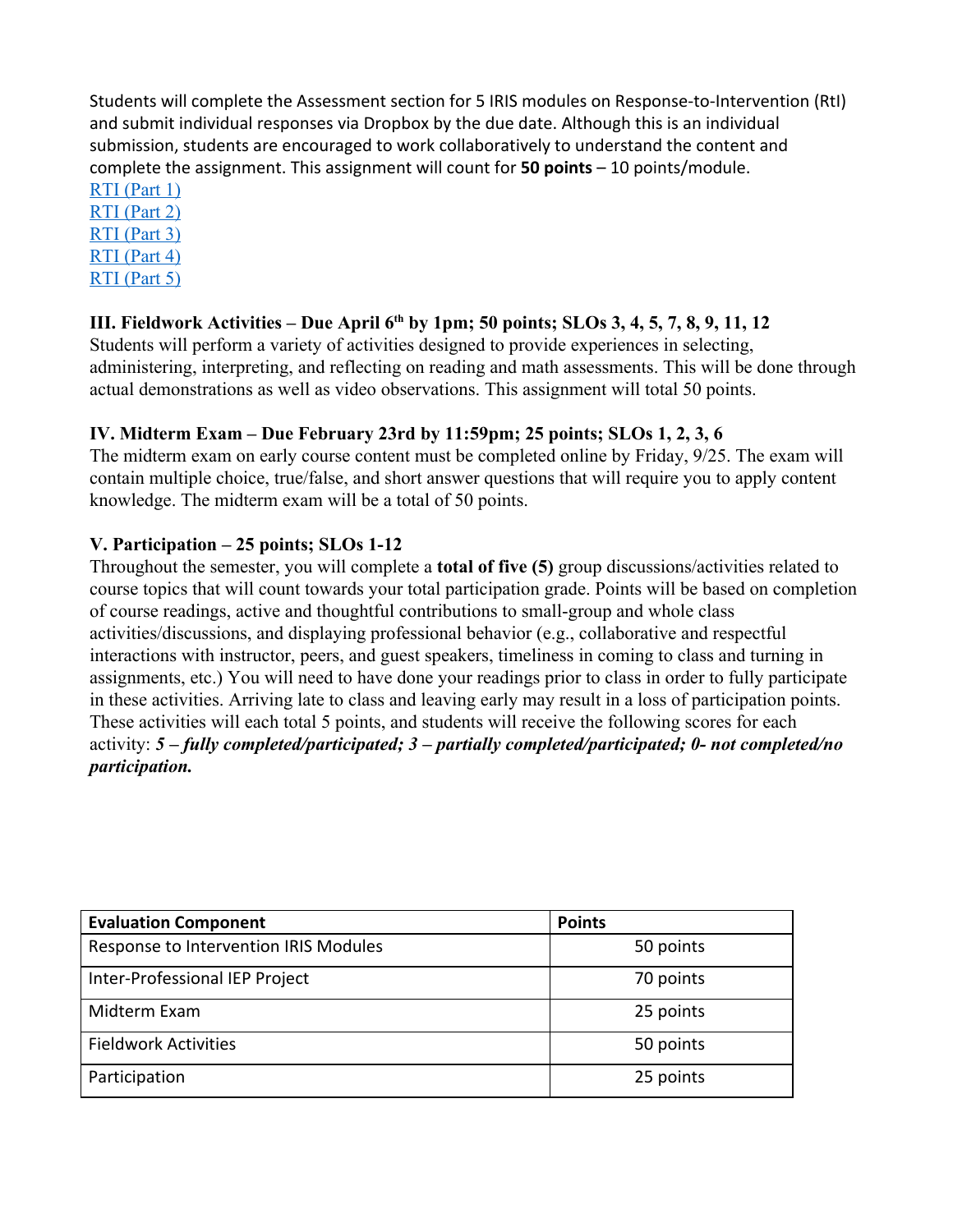## **Grading Scale**

| $90 - 100\%$ | $= A$ | mastery of the relevant course standards.                         |
|--------------|-------|-------------------------------------------------------------------|
| 80-89%       |       | $=$ B above average proficiency of the relevant course standards. |
| 70-79%       | $= C$ | satisfactory proficiency of the relevant course standards.        |
| $60 - 69\%$  | $= D$ | partial proficiency of the relevant course standards.             |
| <b>Below</b> |       | $=$ F little or no proficiency of the relevant course standards.  |
| 60%          |       |                                                                   |

## **From CSULB University Catalog Regarding Grade Scale:**

The following definitions apply to final course grades assigned in all undergraduate and graduate courses:

"A" - Performance of the student has been at the highest level, showing sustained excellence in meeting all course requirements and exhibiting an unusual degree of intellectual initiative.

"B" - Performance of the student has been at a high level, showing consistent and effective achievement in meeting course requirements.

"C" - Performance of the student has been at an adequate level, meeting the basic requirements of the course.

"D" - Performance of the student has been less than adequate, meeting only the minimum course requirements.

"F" - Performance of the student has been such that minimal course requirements have not been met.

## **EDSP 564 – Spring 2021**

## Course Schedule

\*Instructor reserves the right to adjust schedule as needed.

| Week | <b>BEFORE</b> class you will | <b>DURING class we will cover</b> | <b>AFTER class</b> | <b>Assignments</b> |
|------|------------------------------|-----------------------------------|--------------------|--------------------|
|      |                              |                                   | you will           | for                |
|      |                              |                                   |                    | <b>Evaluation</b>  |
|      | Make sure you have Zoom      | Introductions                     |                    |                    |
| 1/19 | link ready and tech tested   | Overview of Course, Expectations, |                    |                    |
|      |                              | Assignments                       |                    |                    |
|      |                              |                                   |                    |                    |
| 2    | Read Ch. 1-2                 | Intro to Assessment Types $\&$    | IRIS Module on     |                    |
| 1/26 |                              | Purposes, Assessments for SPE,    | the Pre-Referral   |                    |
|      |                              | Historical & Legal Framework,     | Process            |                    |
|      |                              | Pre-Referral, Response to         |                    |                    |
|      |                              | Intervention (RtI)                | Group Discussion   |                    |
|      | (SLO 1, 6, 7)                |                                   | on RtI             |                    |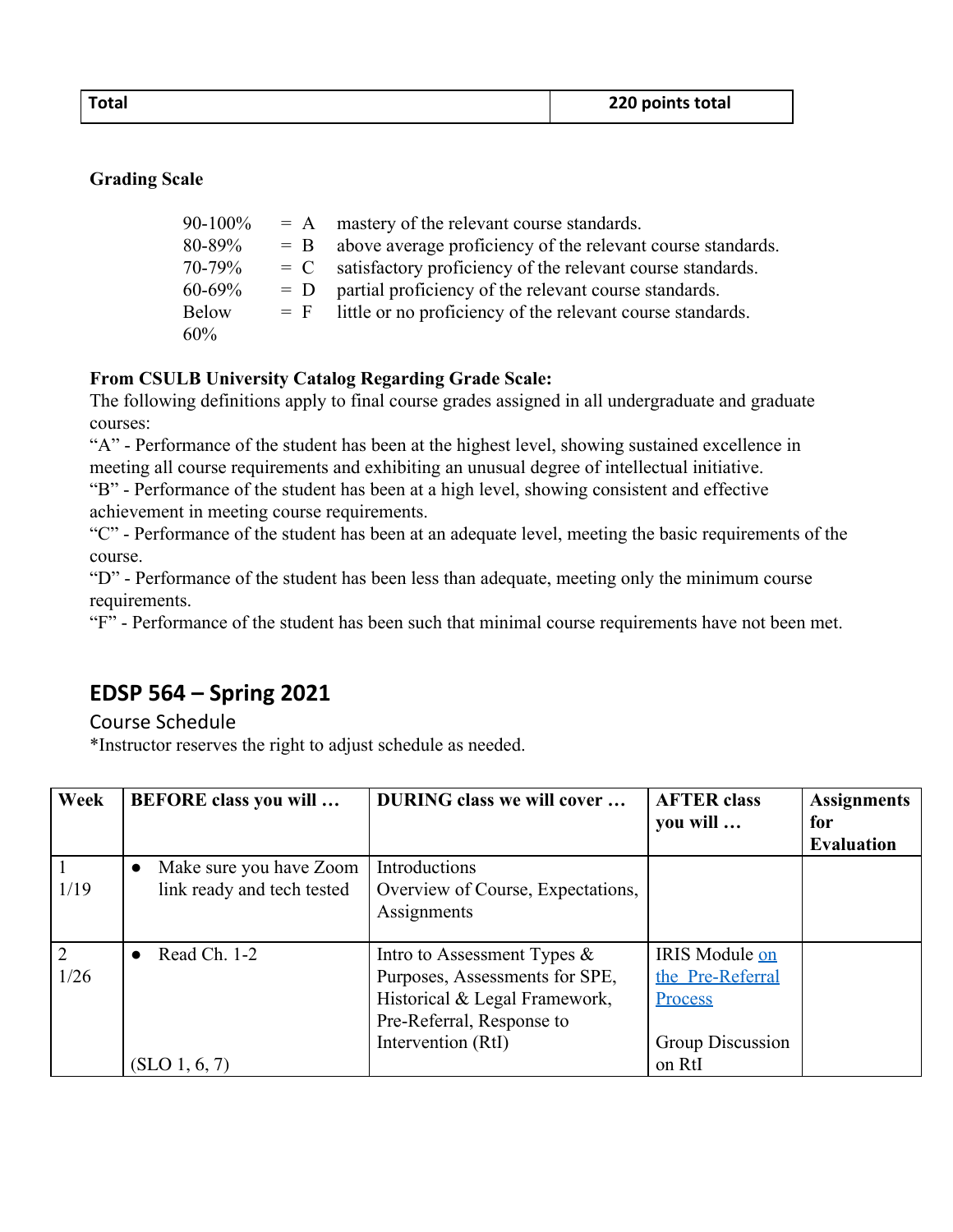| $\overline{3}$ | Read Ch. 3<br>$\bullet$             | Legal & Ethical Issues in           | IRIS Module-            |                 |
|----------------|-------------------------------------|-------------------------------------|-------------------------|-----------------|
| 2/2            | Watch                               | Assessment, Assessment              | <b>Accommodations</b>   |                 |
|                | https://www.youtube.com/            | Accommodations,                     |                         |                 |
|                | watch?v=XncgzTGEzZY                 | Multidisciplinary Assessment,       |                         |                 |
|                |                                     | Parental Participation,             |                         |                 |
|                |                                     | Collaboration with Families,        |                         |                 |
|                | (SLO 1, 2, 6)                       | <b>Communicating Assessment</b>     |                         |                 |
|                |                                     | Findings                            |                         |                 |
|                |                                     |                                     |                         |                 |
| $\overline{4}$ | Read Ch. 4<br>$\bullet$             | Norm-Referenced Tests (NRTs),       | Standardized            |                 |
| 2/9            | Watch WJ-IV<br>$\bullet$            | <b>Standardized Administration</b>  | Procedures-             |                 |
|                | Administration Video on             | Procedures, Basal/Ceiling,          | Scavenger               |                 |
|                | BeachBoard My Media                 | <b>Measurement Concepts</b>         | Activity                |                 |
|                |                                     |                                     |                         |                 |
|                | (SLO 2, 3, 4)                       |                                     |                         |                 |
| 5              | Read Wrightslaw Test &<br>$\bullet$ | Interpreting NRT scores,            | Understanding $&$       |                 |
| 2/16           | Measurements                        | Statewide Assessments,              | Communicating           |                 |
|                | Read Ch. 17 (see<br>$\bullet$       | <b>Educational Decision-Making,</b> | <b>NRT Test Scores</b>  |                 |
|                | BeachBoard)                         | <b>Understanding Educational</b>    |                         |                 |
|                |                                     | Reports                             |                         |                 |
|                |                                     |                                     |                         |                 |
|                | (SLO 3, 4, 5, 11)                   |                                     |                         |                 |
| 6              | Complete MIDTERM<br>$\bullet$       | Alternative & Informal              | Developing              | Complete        |
| 2/23           | Exam                                | Assessments, Universal Design for   | Rubrics                 | <b>MIDTERM</b>  |
|                | Read Ch. 5<br>$\bullet$             | Learning (UDL), DIBELS              | Setting up Data         | <b>Exam by</b>  |
|                |                                     | Reading - Overview, Practice and    | Collection              | $2/23$ by       |
|                | (SLO 5,7,9,12)                      | Application, Progress Monitoring -  | Systems                 | 11:59pm         |
|                |                                     | <b>Collecting Data</b>              |                         |                 |
| $\tau$         | Read Smith (2019)<br>$\bullet$      | Disproportionality,                 | Discussion Board        | <b>IRIS RtI</b> |
| 3/2            |                                     | Culturally-Competent Assessment,    |                         | <b>Modules</b>  |
|                |                                     | RtI in Urban Schools                |                         | (Parts 1-5)     |
|                |                                     |                                     |                         | Due $3/2$ by    |
|                | (SLO 6, 7, 8)                       |                                     |                         | 1pm             |
| 8              | Read Ch. 11-12                      | Assessing Academic Achievement      | Administer              |                 |
| 3/9            |                                     | (Reading, Writing & Spelling)       | Running Record          |                 |
|                |                                     | <b>IEP Goal Writing</b>             |                         |                 |
|                | (SLO 8, 9, 11, 12)                  |                                     |                         |                 |
| 9              | Read Ch. 13                         | Assessing Academic Achievement      | <b>CBM</b> Probe        |                 |
| 3/16           |                                     | (Mathematics, Comprehensive         | Scoring                 |                 |
|                |                                     | Tests)                              |                         |                 |
|                | (SLO 8, 9, 11, 12)                  | <b>IEP Goal Writing</b>             |                         |                 |
| 10             | Read Ch. 7                          | <b>Guest Lecture: Cognitive</b>     | <b>Discussion Board</b> |                 |
| 3/23           |                                     | Assessments                         |                         |                 |
|                | (SLO 4, 6, 10)                      |                                     |                         |                 |